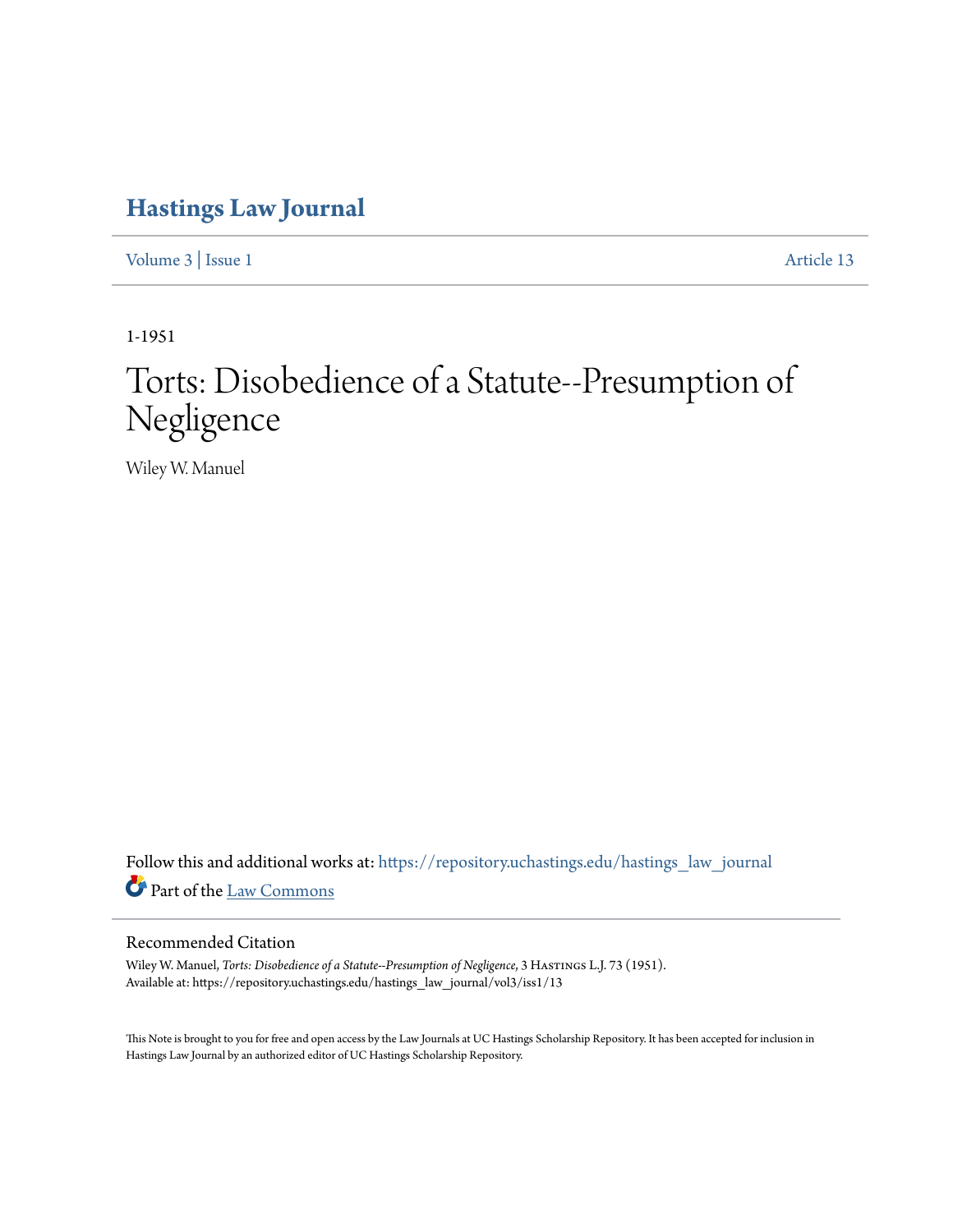is so clear and unambiguous that only one intent is reasonably inferable from it.7 Some authorities go even farther and say parol evidence is always admissible to help explain the intent of the writer.<sup>8</sup> "The distinction between words which are plain on the face of a writing and words which are ambiguous on the face of a writing is based upon the groundless supposition that there is an absolute meaning of words and that people ordinarily correctly use those perfect words."<sup>9</sup>

What was the intention of Morris in setting out the terms of his wife's will in his letter? The language of the letter might be construed in two ways: **(1)** Morris promised not to revoke his will providing his wife's will left her entire estate to him for life. This would make the terms of the will, as recited in the letter, an essential condition of the contract, and therefore parol evidence would be inadmissible to correct the mistaken recital. (2) Morris promised not to revoke his will providing his wife did not revoke the will she executed on September 14, 1942. Under the latter construction, the recital of the terms of the will was merely for the purpose of identifying it. Parol evidence would be admissible to correct such a recital. Proof of a partial error in description does not destroy the memorandum if the description which remains after discounting the erroneous part is sufficient to identify the subject matter.10 Here, since the will is described by date of execution as well as by a purported recital of its terms, the recital could be shown to be mistaken and yet contain enough description to be sufficient as a memorandum. In other words, the recital is not an essential term of the contract and could therefore be treated as surplusage.

The majority held without discussion that the language of Morris's letter was clear and unambiguous and admitted of but one construction, namely, that the terms of the will were set out as terms of the contract.<sup>11</sup>

The minority contended a mistake in description was proven by the attorney's parol testimony; and that the testimony was admissible for this purpose; and for the purpose of showing performance of the contract by Yetta, the promisee.12

*Edwin F. Chase.*

TORTS: DISOBEDIENCE OF **A** STATUTE-PRESUMPTION OF NEGLIGENCE.-In the recent case of *Parmalee v. Bartolomeii* the court held that "an act which is performed in violation of an ordinance or statute is presumptively an act of negligence, but the presumption may be rebutted by showing that the act was justifiable or excusable under the circumstances. Until so rebutted it is conclusive." Plaintiff was driving a truck down hill on a narrow road. Defendant was ascending the hill with his truck. Plaintiff stopped when he saw, from a distance of 200 yards, that defendant was

<sup>&#</sup>x27;In re Smith's Will, 254 N. Y. 283, 172 N. E. 499 (1930) ; Marks v. Cowdin, 226 N. Y. 138, 123 **N. E.** 139 (1919); **cf.** Calif. Code Civ. Proc., see. 861; Shean v. Weeks, 176 Cal. 592, 169 Pac. 231 (1917). <sup>8</sup>

McBaine, "The Rule Against Disturbing Plain Meaning of Writings," 31 Cal. L. Rev. 145 (1943) ; 9 Wigmore, "Evidence," sees. 2400, 2413, 2430, 2454 (3d ed., 1940). 'McBaine, "The Rule Against Disturbing Plain Meaning of Writings," *supra,* page 148.

<sup>&</sup>quot;Mansfield v. N. Y. **C.** & H. R. R. Co., 102 N. Y. 205, 6 N. E. **386** (1886) ; Burr v. The Broadway Insurance Co., 16 N. Y. 267 (1857) ; Gardner v. Heyer, 2 Paige 11 (N. Y., 1829). "In re Levin's Estate, *supra,* page **879.** " 2

In re Levin's Estate, *supra,* page 881.

<sup>&#</sup>x27;106 A. **C.** A. 100, 234 P. 2d 1019 (1951).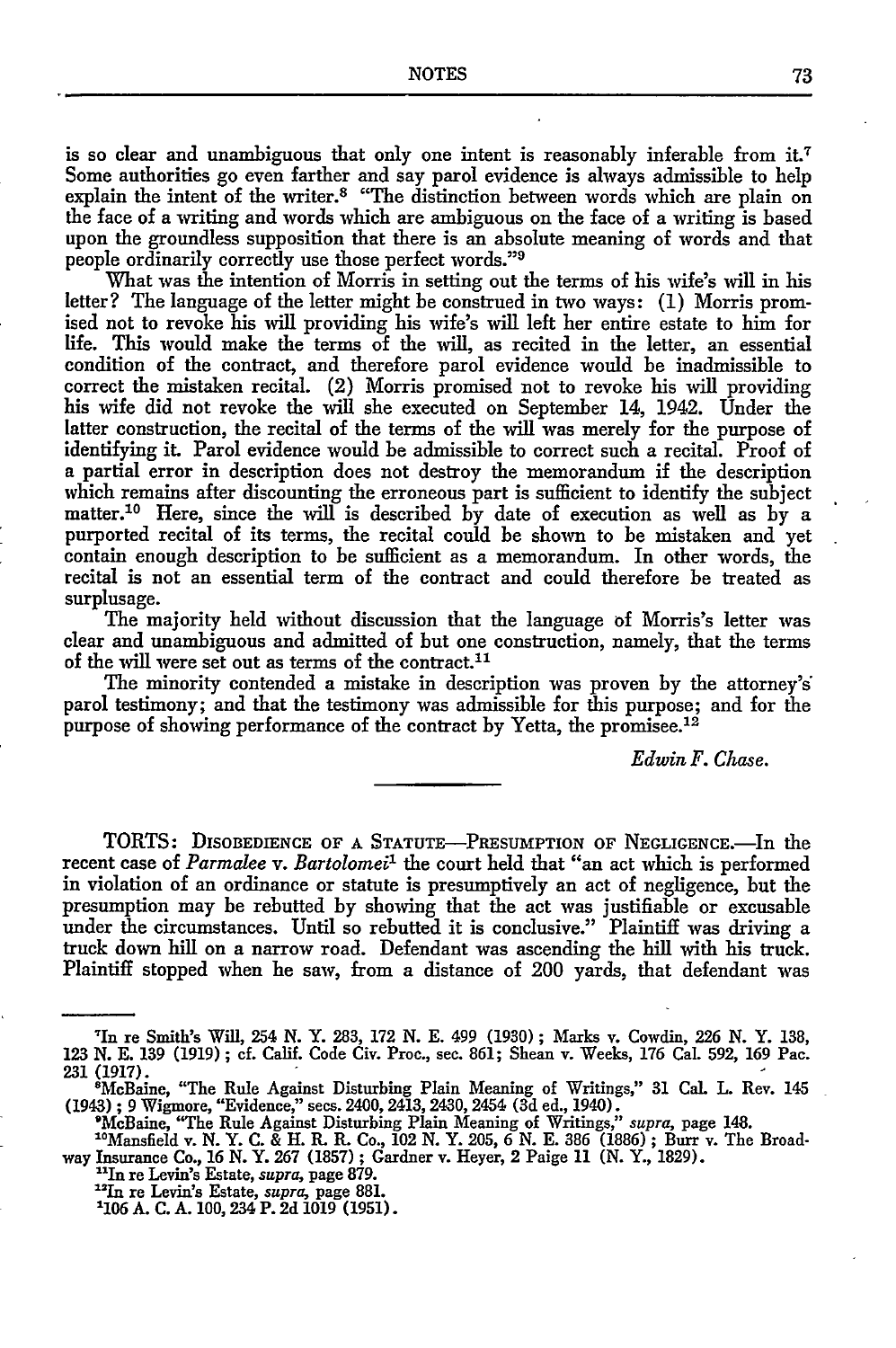looking off to the side of the road. Defendant then ran into plaintiff. Defendant contended that plaintiff was guilty of contributory negligence as a matter of law in that, since plaintiff was the driver of the descending vehicle on a road on which two vehicles could not pass, he should have yielded the right of way to defendant as required by statute.<sup>2</sup> The trial judge, who also was the trier of fact, found that plaintiff was not negligent: that plaintiff did not use excessive speed, he was looking where he was going, and he "was using due and proper care."

California has predicated civil liability upon three theories where violations of statutes or ordinances have been involved :3

- 1. The violation is to be treated as so much evidence of negligence.<sup>4</sup>
- 2. The violation is negligence per se.<sup>5</sup>
- 3. The violation raises a presumption of negligence. <sup>6</sup>

The standard of the reasonable man may be established **by** the Legislature where it enacts statutes primarily of a criminal nature.<sup>7</sup> It is in these situations that the policy and the rule of the Legislature takes precedence over the foresight of the reasonable man, and so takes the question of negligence out of the hands of the jury.8 To predicate negligence upon the violation, the party invoking the statute must show that he was within the class to be protected and that the kind of evil sought to be avoided has occurred.9

The court said, in the instant case, that a violation of a statute is only a presumption of negligence, rebuttable by evidence of excuse or justification.<sup>10</sup> As the court stated in the *Satterlee* case "it is a question of fact whether the violation is excusable

'Alechoff v. Los Angeles Gas & Electric Corporation, 84 Cal. App. 33, 257 Pac. 569: "Under ordinance it was clearly the duty of the defendant to regulate the magnitude of any fire it contemplated starting so as to control and extinguish it within the time limit prescribed by law. Having failed to do this it was negligence .**..**It is an axiomatic truth, that every person while violating an express statute is a wrongdoer, and as such is ex necessitate negligent in the eye of the law." Accord: Fouch v. Werner, 99 Cal. App. 557 (1929) ; Siemers v. Eisin, 54 Cal. 418 (1880) ; Muir v. Chesney Bros., 64 Cal. App. 2d 55, 148 P. 2d 138 (1944) ; Connard v. Pacific Electric Railway Company, 14 Cal. 2d 375, 94 P. 2d 567 (1939).

'Satterlee v. Orange Glenn School District, **29** Cal. 2d 581, 177 P. 2d **279:** "The presumption of negligence arising from performance of an act in violation of a statute or ordinance is not conclusive, but may be rebutted **by** showing that the act was justifiable or excusable under the circumstances." Accord: Roth v. Bankston, 101 Cal. App. 274, 281, 283, 281 P. 1081 (1929), "violation of an ordinance is presumptively an act of negligence and conclusively so until rebutted by evidence that it was justifiable or excusable under the circumstances"; Jolley v. Clemens, **28** Cal. App. 2d 55, 82 P. 2d 51; Prescott v. Orange, 56 Cal. App. 2d 295, 152 P. 2d 234; Wilkerson v. Brown, 84 Cal. App. 401, **190** P. 2d **958** (1948) ; Tossman v. Newman, 37 A. C. 523, 233 P. 2d 1 (1951) ; Gallichotte v. California Mut. Assn., 4 Cal. App. 2d, 41 P. 2d 349 (1935) ; Mora v. Tavilla, 186 Cal. **199, 199** P. 17 (1921).

<sup>T</sup>Prosser on "Torts," p. 264, "the standard of conduct required of the reasonable man may be<br>prescribed by legislative enactment." Restatement, Torts, sec. 285, "The standard of the reasonable<br>man (a) may be established b

'Ezra R. Thayer, "Public Wrong and Private Action," 27 Harv. L. Rev. 317 (1913): "When such a prohibition has been violated and the very evil aimed at by the law has been brought about, approval of the wrong doer's conduct by the court is not consistent with proper respect for another branch of the government." Accord note, 13 Cal. L. R. 428.

The Prosser on "Torts," p. 264 et seq. See, also, Justice Traynor, Satterlee case, 29 Cal. 2d 581, 595. 10234 P. 2d at 1020.

<sup>&#</sup>x27;Cal. Vehicle Code, sec. 527.

<sup>&#</sup>x27;Note 35, Cal. Law. Rev., 464 (1947). 'Henderson v. Northam, 176 Cal. 493, 168 P. 1944 (1917): "... failure to perform a duty imposed by statute is evidence of negligence." However, improper or illegal it may have been in the abstract, an action for damages cannot be founded upon it."